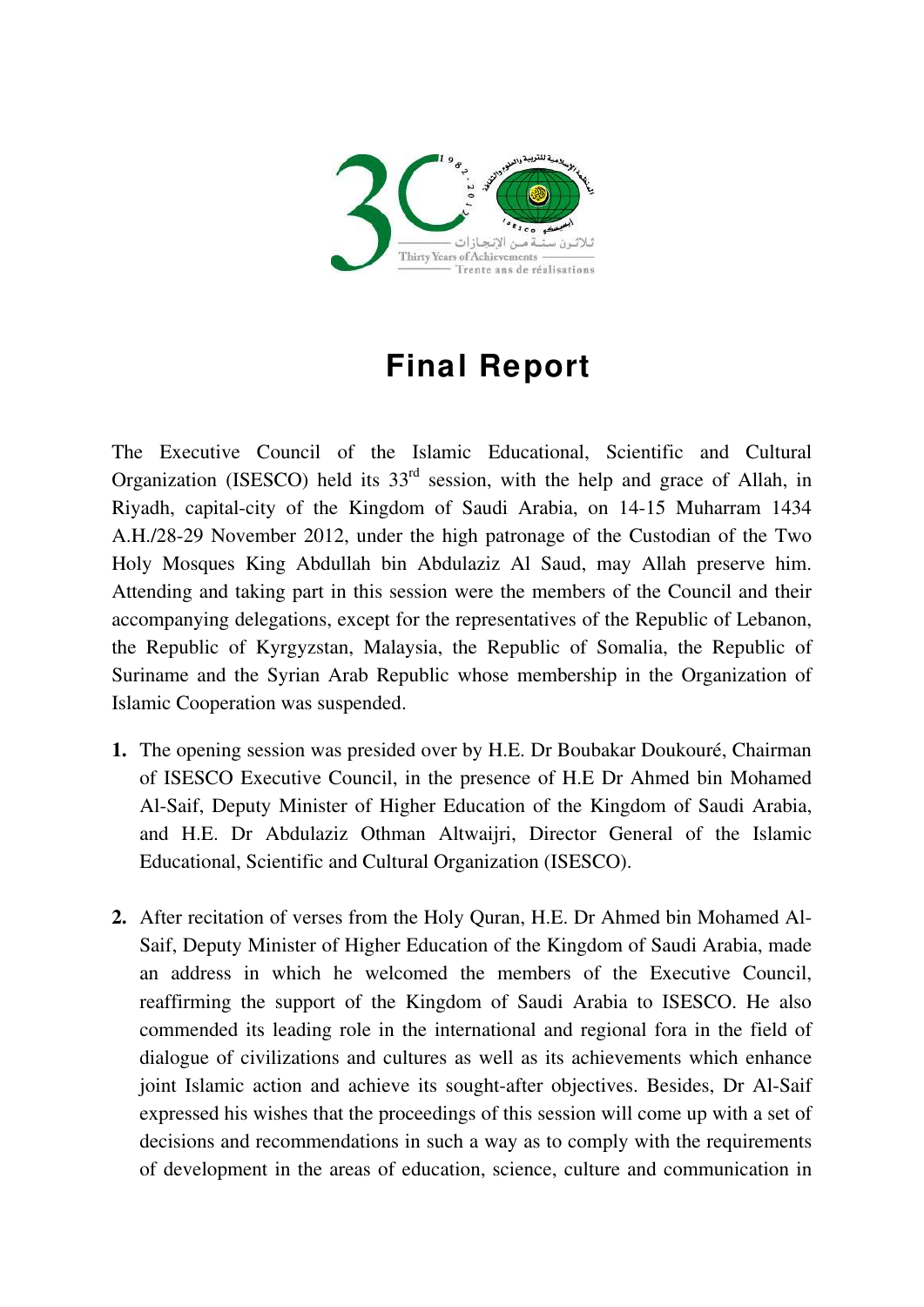the Muslim world. At the close of his address, Dr Al-Saif wished the participants a pleasant stay and tremendous success in achieving the desired objectives.

- **3.** The floor was then held by H.E. Dr Boubakar Doukouré, Chairman of the Executive Council of ISESCO. He started by expressing his deep thanks, gratitude and appreciation to the Custodian of the Two Holy Mosques King Abdullah bin Abdulaziz Al Saud, in his name and on behalf of the Council members, for all the support ISESCO receives from the government of the Kingdom of Saudi Arabia. He also commended the achievements made by ISESCO, while highlighting the importance of this session which coincided with ISESCO's  $30<sup>th</sup>$  anniversary and lauding the message addressed by His Majesty King Mohammed VI to ISESCO on that occasion. In addition, Dr Doukouré pointed out to the key importance of the documents and reports to be examined by this session, most notably the Draft Action Plan and Budget for the Years 2013-2015, the progress reports on the projects and programmes implemented under the 2010-2012 action plan, and the preparation for the  $11<sup>th</sup>$  session of ISESCO's General Conference. At the close of his address, he expressed his wishes for full success to this session.
- **4.** In his address, H.E. Dr Abdulaziz Othman Altwaijri, ISESCO Director General, extended his heartfelt gratitude and appreciation to the Custodian of the Two Holy Mosques, King Abdullah bin Abdulaziz Al Saud, may Allah protect him, for bestowing his patronage on this session of ISESCO Executive Council as well as on the  $11<sup>th</sup>$  session of the General Conference, while congratulating His Majesty for his recovery and imploring Allah to grant him full health and long life. He also conveyed his thanks to His Royal Highness Prince Salman bin Abdulaziz, the Crown Prince, and to H.E. Dr Khalid bin Mohammad Al-Anqary, Minister of Higher Education, and his assistants for their earnest efforts to ensure a successful conclusion to the proceedings of the Executive Council. Besides, he pointed out that the current Council session will lay the ground for a qualitative leap forward and give the Organization a good standing among prestigious organizations through the documents submitted to the Council, particularly the Draft Action Plan for 2013-2015 which actually constitutes a revival-oriented project that is sensitive to the requirements of this particular juncture. In addition, Dr Altwaijri welcomed the accession of the Republic of Uganda to ISESCO and expressed his hope that the Organization and Uganda will promote good cooperation, while imploring Allah the almighty to crown the Council's proceedings with success.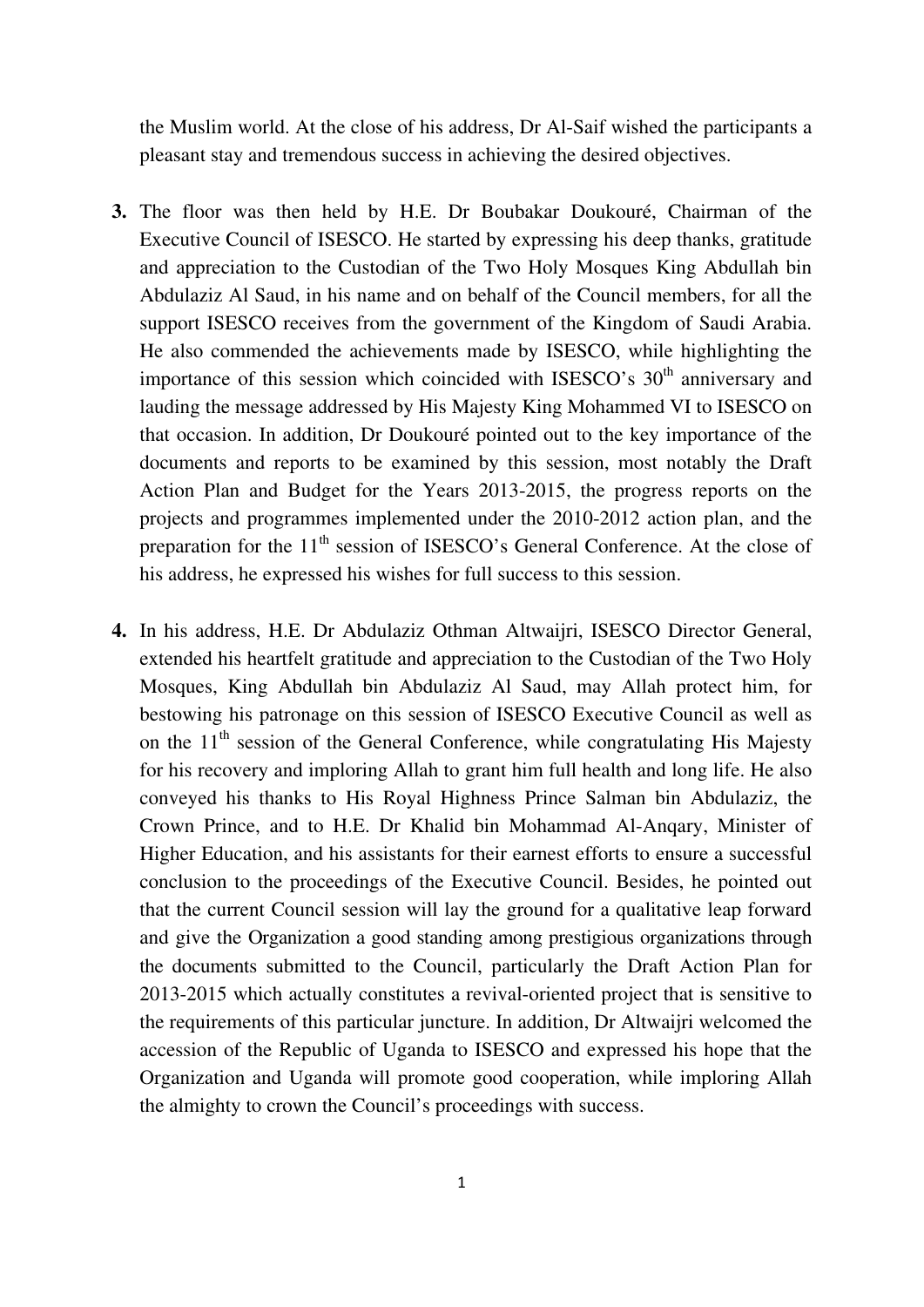**5.** At the beginning of the first working session, the Chairman of the Executive Council welcomed the new Council members, namely the representatives of the Hashemite Kingdom of Jordan, the Islamic Republic of Iran, the Islamic Republic of Pakistan, the Sultanate of Brunei Darussalam, the People's Democratic Republic of Algeria, the Republic of the Sudan, the Republic of Senegal, the Republic of Gabon, the Republic of the Gambia, the State of Qatar, the Republic of Kazakhstan, the Republic of Côte d'Ivoire, Libya, the Republic of Maldives and the Islamic Republic of Mauritania.

Thereafter, he presented the Draft Agenda and Draft Programme of the  $33<sup>rd</sup>$  session of the Executive Council which were discussed and adopted.

- **6.** The Director General then presented the reports and documents placed on the agenda of the 33rd session of the Executive Council. In this regard, he reviewed the major achievements made by ISESCO during the second year of the Three-year Action Plan for 2010-2012 as well as the programmes and activities dedicated to Al-Quds Al-Sharif and Palestine. He also presented the **final** quantitative and qualitative evaluation of all activities and programmes implemented under the 2007-2009 action plan and the **progress** evaluations of the activities and programmes carried out over the period from 1 January 2010 through 30 September 2012. Besides, the Director General presented the financial data regarding the Closing Accounts for the year 2011 as well as the data concerning the Member States' Contributions to the Budget and on Redressing the Organization's Financial Situation of the Organization for the same year. In his turn, the Chairman of the Financial Control Committee presented the Report of the Audit Company and Report of the Financial Control Committee for the Year 2011. In addition, the Director General reviewed the Draft Three-year Action Plan and Budget for 2013-2015, explaining their new distinctive characteristics in terms of form and content. Then, he, **in an in-camera session**, presented to the honourable Council a set of proposals on the amendment to ISESCO's Personnel Regulations and Internal Regulations, the situation of ISESCO Regional Offices and harmonizing ISESCO's Charter, international regulations and logo with the new appellation of the Organization of Islamic Cooperation.
- **7.** Having heard the presentations made by the Director General and after examination and discussion of the relevant reports and documents placed on the agenda of the  $33<sup>rd</sup>$  session of the Council, the members put forward a number of observations and proposals which can be summarized as follows: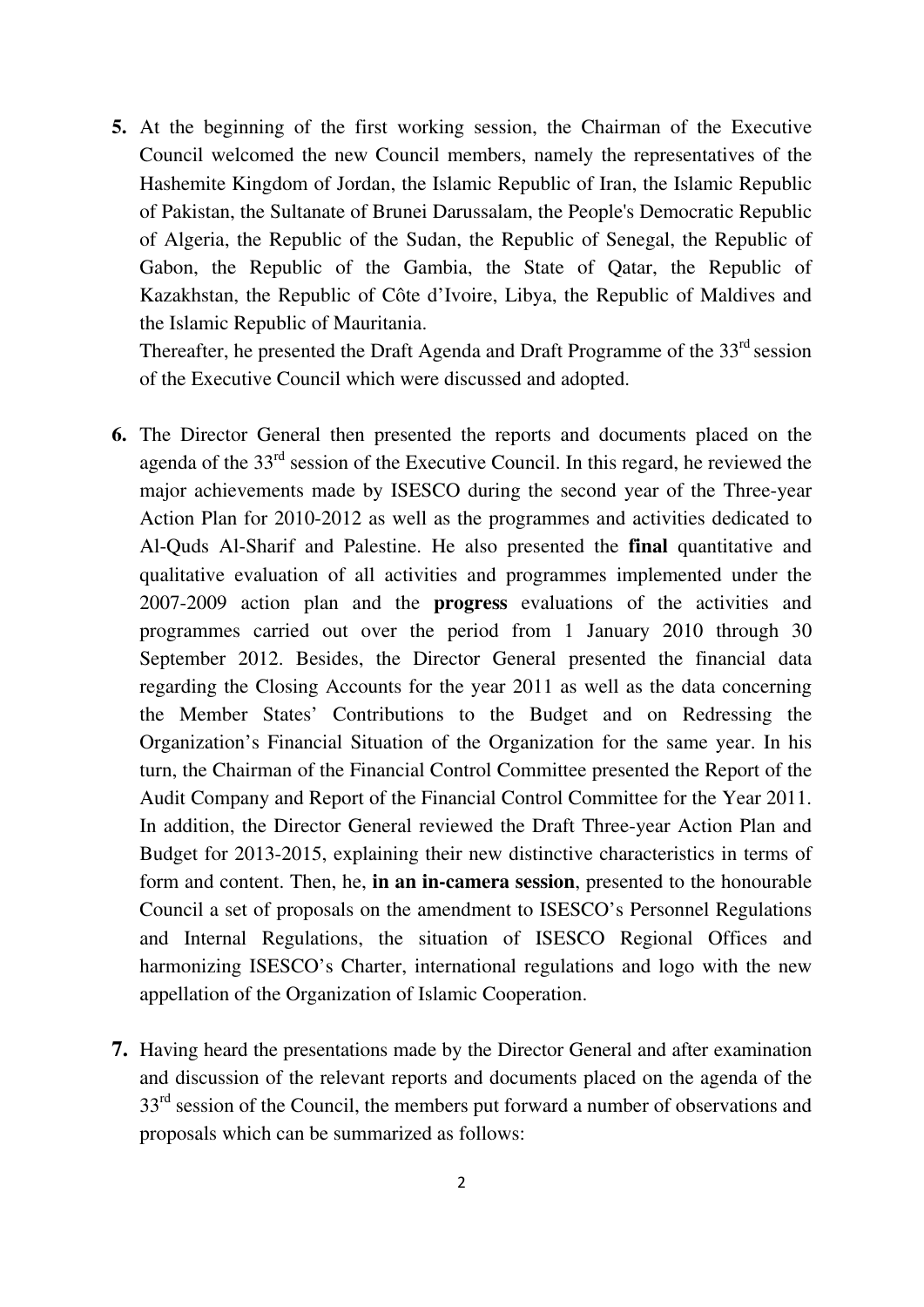## **8. Report of the Director General on ISESCO's Activities for the Year 2011 (Document EC 33/2012/2.1).**

- To hail the outstanding achievements made in the Organization's fields of action which are contained in the report and to commend the efforts exerted by the Director General and his assistants;
- To stress the necessity to pursue the attention devoted to the development of Arabic curricula and teaching to non-Arabic speakers;
- To devote further care to the activities geared to the youth, children and women;
- To generalize and enhance the support dedicated to the National Commissions and to provide them with the necessary working means;
- To award further attention to the programmes on civilizational dialogue and religious tolerance while focusing on the conflict spots in the Muslim world;
- To call for extending support to the establishment of schools and clubs associated with ISESCO to reinvigorate the role of the National Commissions in the Member States.

**Then, the Council adopted the Report of the Director General on ISESCO's Activities for the Year 2011 as contained in Decision (EC 33/2012/D.2.1).** 

- **9. Report of the Director General for the Years 2009-2011 on the Programmes and Activities Dedicated to Al-Quds Al-Sharif and Palestine (Document EC 33/2012/2.2).** 
	- To commend the ongoing efforts to implement educational, scientific, cultural and communication activities dedicated to Palestinian institutions in general and Al-Quds Al-Sharif in particular;
	- To call for pursuing the support given to Palestinian educational, scientific and cultural institutions as part of the 2013-2015 action plan;
	- To announce the Director General's intention to make a working visit to the Palestinian territories to take stock of the needs of Palestinian educational, scientific and cultural institutions and to dedicate activities in response to these needs;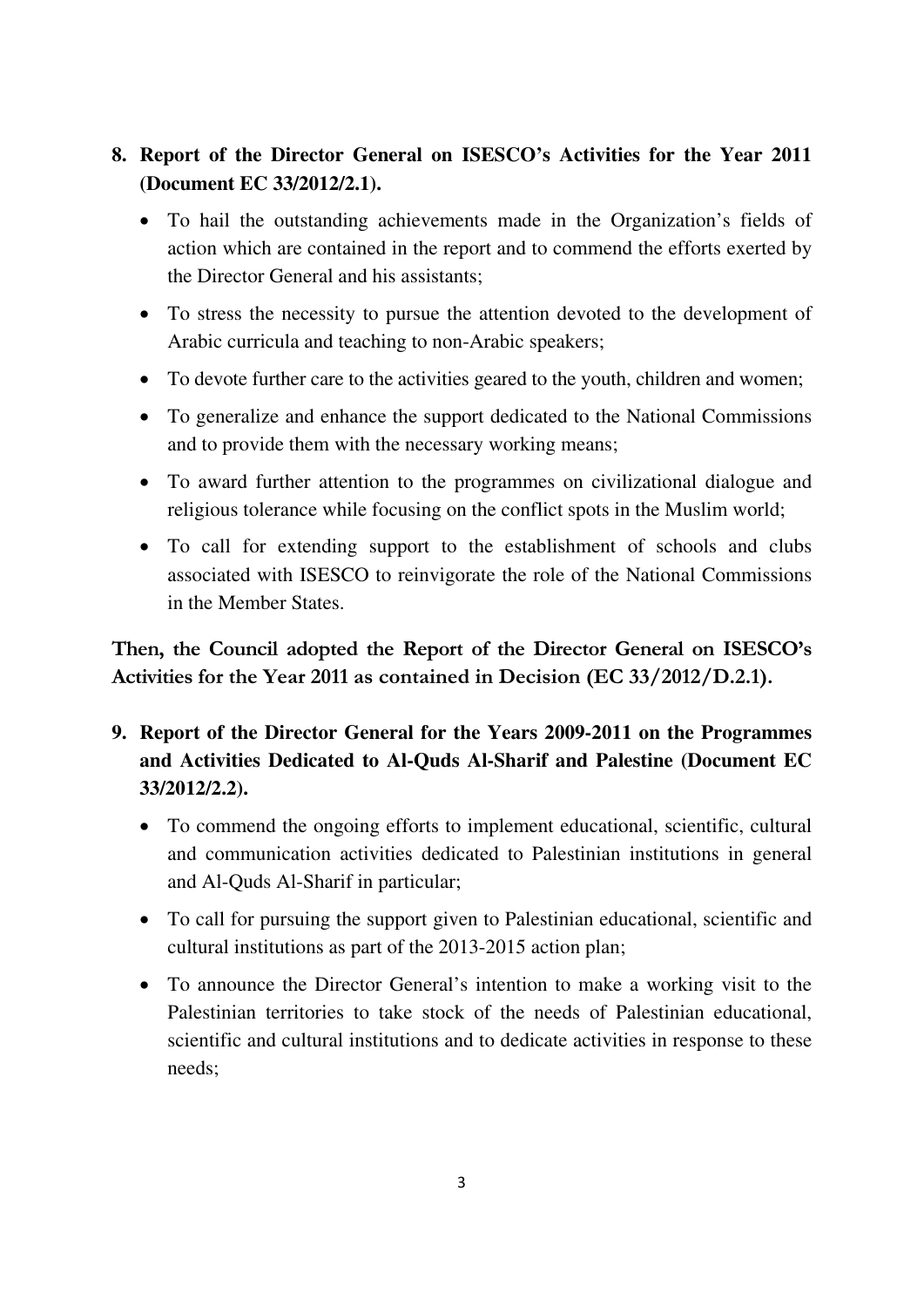- To step up the efforts of Palestinian authorities aimed at raising the status of the State of Palestine as a "Non-Member Observer State" in the General Assembly of the United Nations;
- To commend the technical documented report drawn up by ISESCO on the illegality of the excavations conducted by the Israeli occupation authorities in the precinct of Al-Aqsa Mosque;
- To submit a recommendation to the General Conference to pay tribute to ISESCO Director General on the commendable efforts he has exerted in the Organization's fields of competence and for the benefit of Palestine in particular and the Member States in general.

**Then, the Council adopted the Report of the Director General for the Years 2009-2011 on the Programmes and Activities Dedicated to Al-Quds Al-Sharif and Palestine as contained in Decision (EC 33/2012/D.2.2).** 

**10. Director General's Report for the Years 2007-2009 and Progress Report for the Years 2010-2012 on the Evaluation of the Organization's Action (Document EC33/2012/2.3).** 

**The Council adopted the report as contained in Decision (EC 33/2012/D.2.3).** 

- **11. Financial Report of the Director General and Closing Accounts, Report of the Audit Company and Report of the Financial Control Committee for the Year 2011 (Document EC33/2012/2.4).** 
	- To call for presenting data on programme expenditure along with performance indicators;
	- To call for presenting a detailed report on the additional financial resources required for ISESCO's budget.

**Then, the Council adopted the Financial Report of the Director General and Closing Accounts, Report of the Audit Company and Report of the Financial Control Committee for the Year 2011, as contained in Decision (EC33/2012/D.2.4).**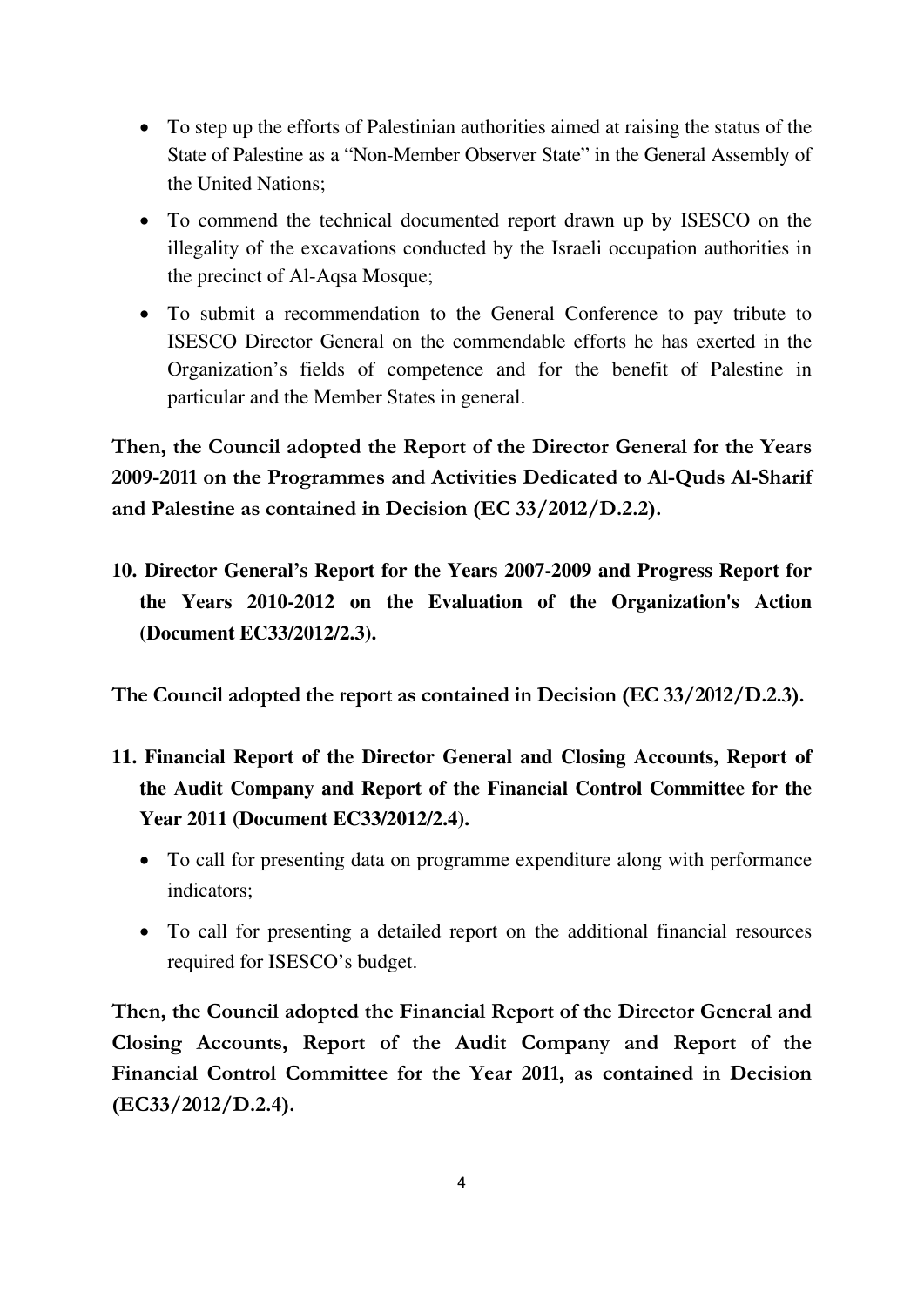- **12. Report of the Director General on Member States' Contributions to the Organization's Budget and on Redressing the Financial Situation of the Organization for the Year 2011 (Document EC 33/2012/2.5).** 
	- To call for cancelling all arrears accrued up to 2002 for the Member States that are able to settle all their arrears in full for the period from 2003 through 2011, provided that they pay up these arrears as of 2012 until 2014.

**Then, the Council adopted the Report of the Director General on Member States' Contributions to the Organization's Budget and on Redressing the Financial Situation of the Organization for the Year 2011, as contained in Decision (EC 33/2012/D.2.5).** 

- **13. Draft Three-Year Action Plan and Budget for 2013-2015 (Document EC33/2012/3.1).** 
	- To commend the Draft Three-Year Action Plan for 2013-2015 which responds to the Member States' needs and keeps abreast of international and regional developments in the Organization's fields of competence, and to thank the Director General and his assistants for the efforts exerted in this connection;
	- To call for giving greater focus on staff training programmes, particularly in technical and vocational education, and supporting concerned institutions while giving special care to girls, women and categories with special needs in the most needy countries;
	- To benefit from the opportunities offered by globalization in spreading Islam's universal values;
	- To give further care to the integration of educational systems through conducting regional field studies to achieve the Education for All goal by 2015;
	- To call for dedicating more programmes aimed at empowering Muslim women, effectively involving them in socio-economic and political development and promoting production culture and development-oriented projects among women;
	- To devote further attention to programmes on management of water resources and supply of fresh water to most needy countries, particularly within the framework of ISESCO's Strategy for Management of Water Resources in the Islamic World;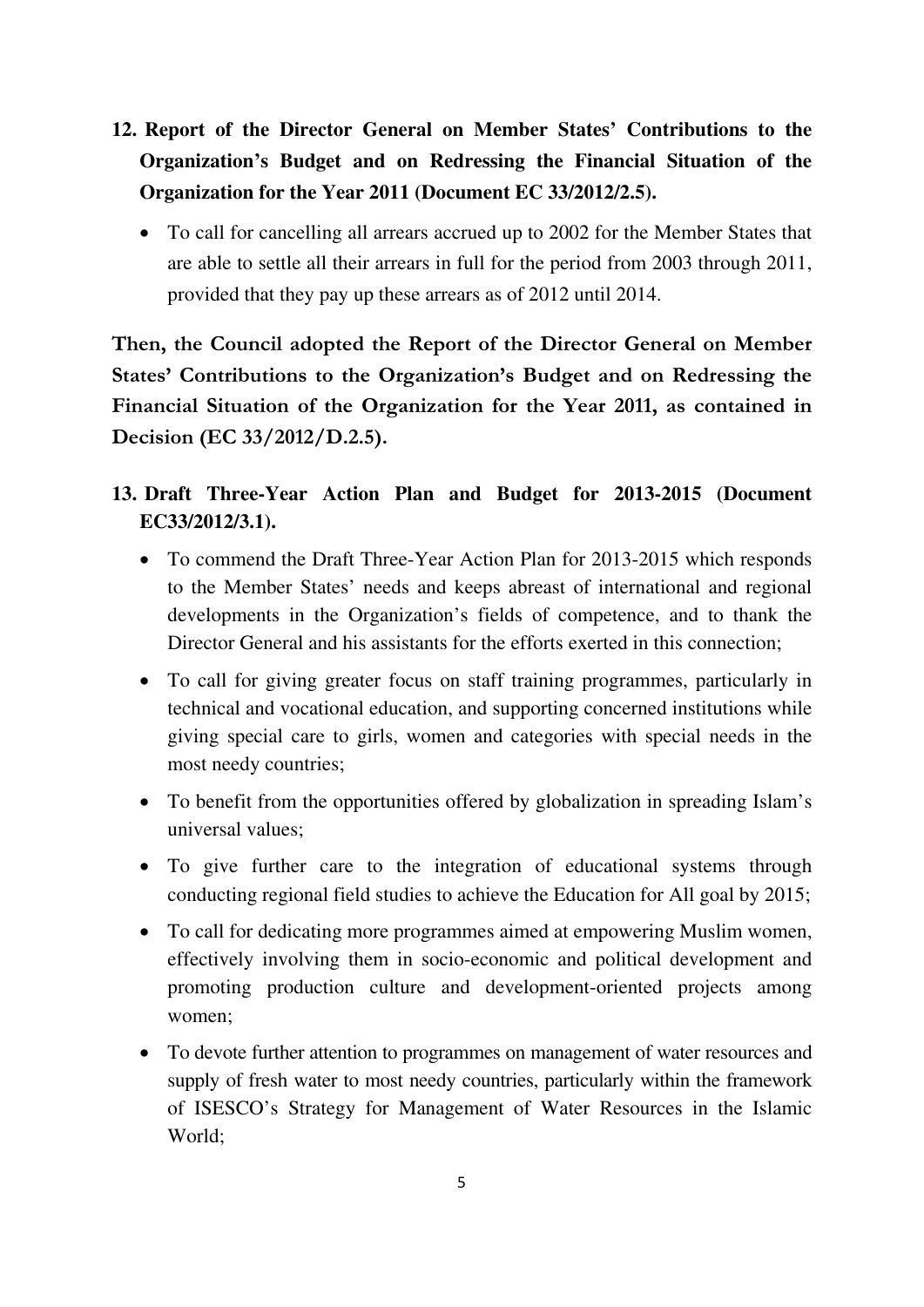- To extend further support to the institutions of Arabic teaching to non-Arabic speakers in the Member States and among Muslims outside the Islamic world;
- To call for benefiting from youth promising potential in redressing the image of Islam and Muslims;
- To call for developing national scientific research policies to identify the needs and enhance the Member States' scientific and technological base through establishing centres of excellence in research and independent bodies to spread successful experiences;
- To call for setting up businesses for marketing research findings, establishing research parks to carry out major multi-disciplinary scientific projects in the Member States, and setting up an institution for fostering scientific cooperation at the international level;
- To call for increasing the budget allocated to scientific research to at least 1% of Member States' GDP and of waqf funds' profits and offering incentives to private businesses to allocate a major part of their budgets to the promotion of scientific research;
- To call for developing a new vision to counter smear campaigns against Islam and Muslims through moving from their moral to the legal rejection and incriminating the instigators of such campaigns;
- To work towards expanding and diversifying the Organization's financial resources by adopting investment-oriented projects;
- To activate partnership with the National Commissions, including ISESCO's Schools and Clubs, through allocating a budget to contribution programmes proposed and implemented by such commissions;
- To draw on the private sector in supporting the Organization's budget through utilizing the Organization's expertise in devising the productive projects carried out by the private sector to address the Member States' development needs.

**Thereafter, the Council adopted the Draft Three-Year Action Plan and Budget for 2013-2015, as contained in Decision (EC33/2012/D.3.1).**